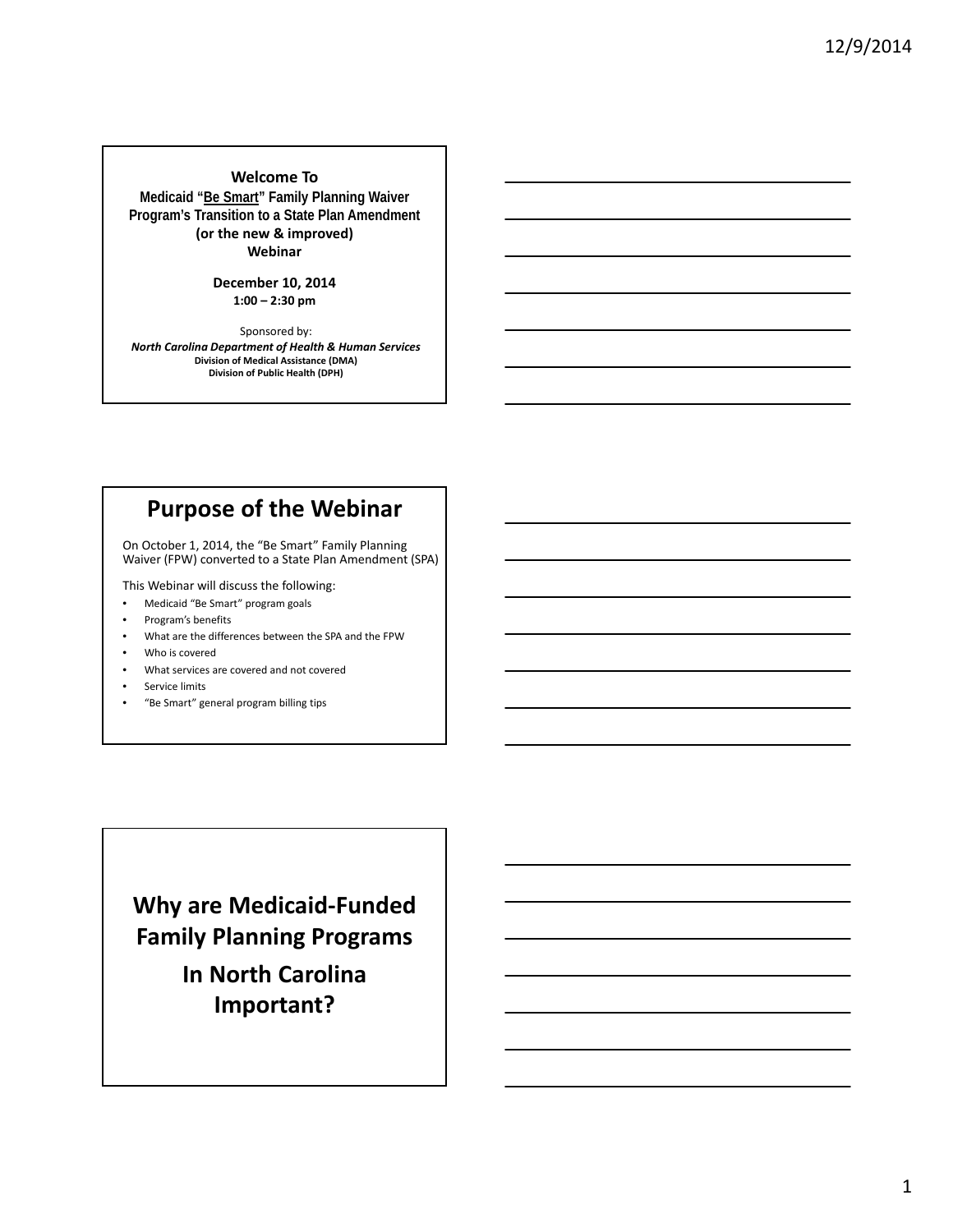# **2010 Impact in North Carolina**

- Contraceptive services provided at publicly funded centers helped women avoid 33,300 unintended pregnancies, which would have resulted in 16,500 births and 11,400 abortions.(**4**)
- Saved \$154.0 million in public funds in 2010.(**4**)
- In the absence of these services:
	- unintended pregnancies in North Carolina would be<br>28% higher <u>(11</u>)
	- abortions would be 42% higher.(**11**)
	- teen pregnancies would be 32% higher.(**11**)

http://www.guttmacher.org/statecenter/title‐X/pdf/NC.pdf

### **Goals of Medicaid "Be Smart" Family Planning Program:**

- Reduce unintended pregnancies
- Improve the well‐being of children and families
- Support beneficiaries in planning the spacing of their children

*"Be Smart." Be Ready. A Family Planning Program" Brochure January 2013*

## **State Plan Amendment(SPA) was approved by Centersfor Medicare and Medicaid Services (CMS) onOctober 1, <sup>2014</sup>**

- CMS approved North Carolina's request to transition from the Family Planning Waiver (demonstration), which began October 1, 2005 to a SPA.
- Current FPW beneficiaries who are at or below 185% of the federal poverty level continue to receive services under the new SPA, which will expand to 195% of the federal poverty level.
- There will be no co‐payments (same as under FPW).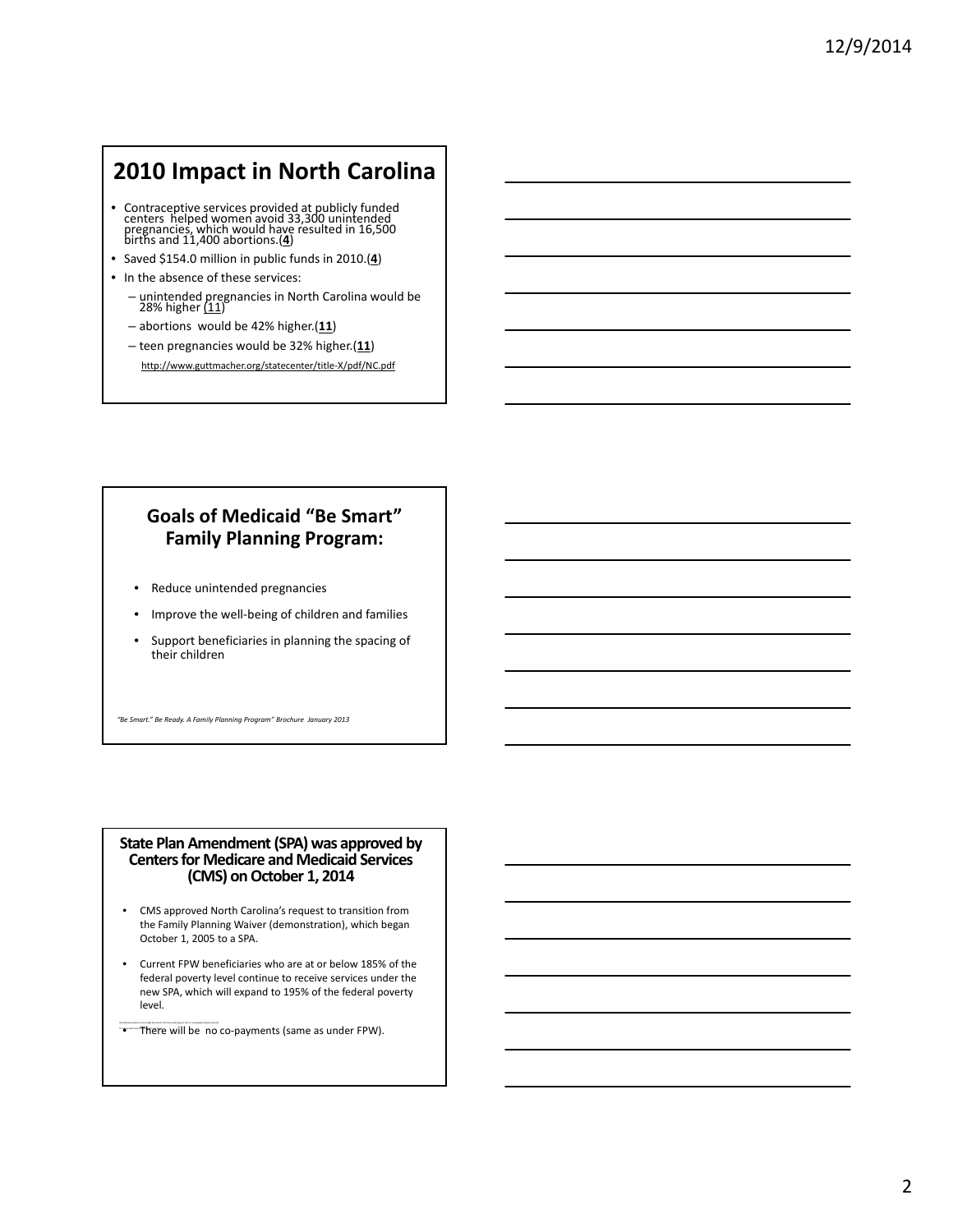### **Eligible Beneficiaries for the SPA**

- 9 **Females (no age restrictions).**
- 9 **Males (no age restrictions).**
- 9 **Income at or below 195% of the federal poverty level.**
- 9 **U.S. citizens or documented immigrants.**
- 9 **Residents of North Carolina.**
- 9 **Not incarcerated.**
- 9 **Not pregnant.**
- 9 **Not permanently sterilized, or unable to have children.**
- 9 **Not on Medicare**.

*DMA FP May 2006 Medicaid Special Bulletin p‐3*

# **Eligibility Determination**

- Applicants cannot choose the Medicaid "Be Smart" Family Planning Services
	- The local county Department of Social Services must<br>first determine if eligible under a more comprehensive<br>Medicaid coverage category
- For married persons living together, Medicaid considers the spouse's income in determining<br>eligibility
- For persons under 21 living at home with a parent or legal guardian, Medicaid considers the parents' or guardian's income in determining eligibility
- No auto-eligibility
- Very limited presumptive eligibility for hospitals *Family and Children's Eligibility Manual MA‐3265, Medicaid Family Planning*

# **Covered Services**

- ¾ **Annual exams and physicals (including counseling and education). Limited to one per 365 days.**
- ¾ **Laboratory procedures.**
- ¾ **FDA approved contraceptive methods, procedures, pharmaceutical supplies, and devices.**
- ¾ **Voluntary sterilization.**

*"Be Smart. Be Ready. A Family Planning Program" Brochure January 2013*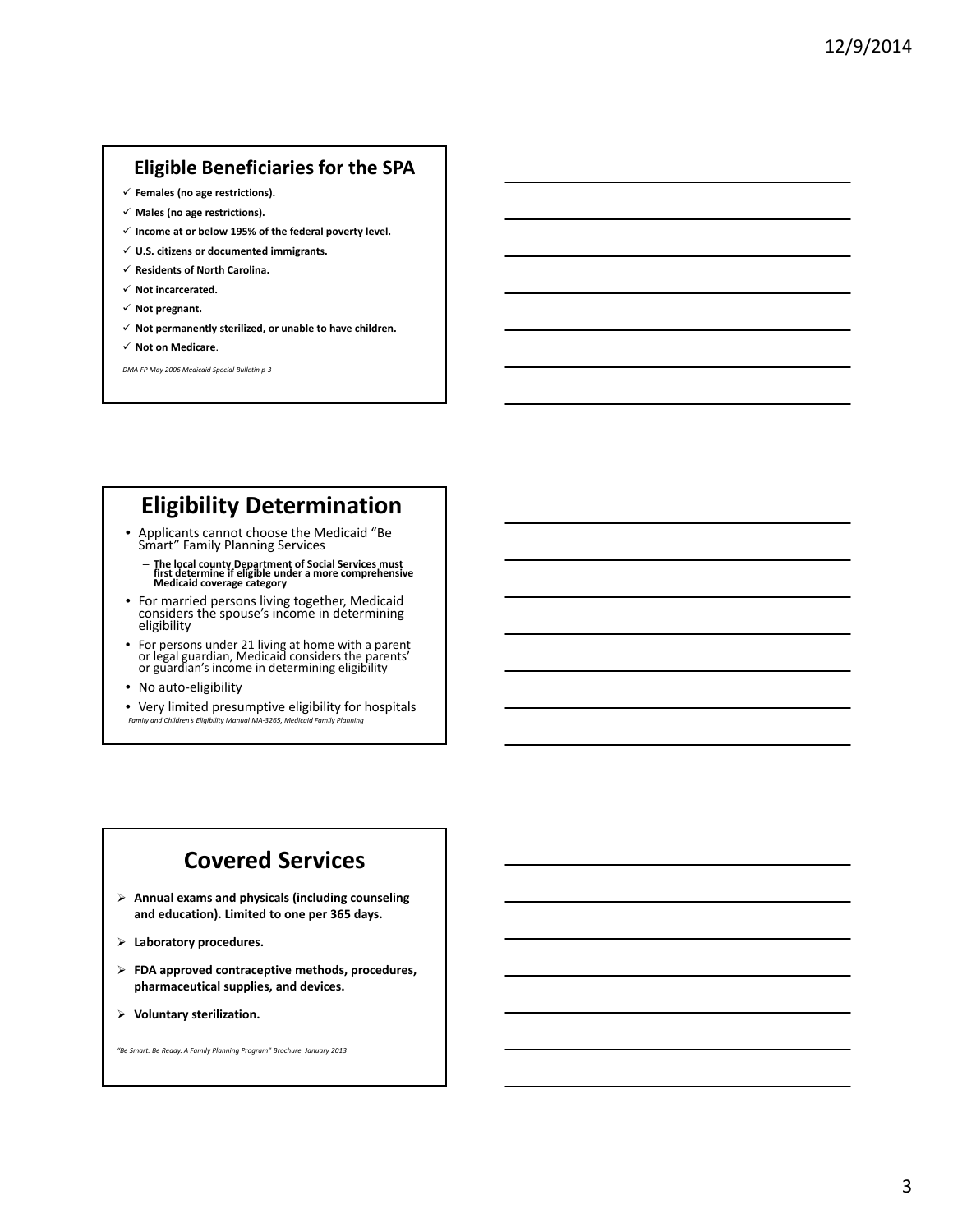#### **What changes under the new Medicaid SPA program?**

Continues to cover outpatient and office family planning services currently covered under the FPW.

No longer restrictions for eligibility based on age to receive family planning services, with the exception of sterilization procedures, limited to beneficiaries ages 21 years of age or older.

Will cover non‐emergency medical transportation to and from family planning appointments for current recipients.

Covers screening and treatment for Sexually Transmitted Infections (STIs) and screening for Human Immunodeficiency Virus, or HIV (beyond the annual exam) available at any or all of the medically necessary six inter‐periodic office visits, as follow up to an annual exam.

Family planning services will be expanded to cover the same or similar outpatient and office family planning services that are covered under the regular Medicaid program.

#### **Office Medically Necessary Inter‐Periodic Visits**

- Limited to a total of up to six (6) medically necessary family planning or family planning‐related inter‐periodic visits per 365 calendar days, not to include the annual exam.
- Providers may bill a medically necessary, family planning or planning‐related inter‐periodic visit code when administering Depo‐Provera; however, the use of an inter‐periodic visit code is subject to the six inter‐periodic visit limitation.
- Annual Examination Date (AED) is required for the medically necessary family planning or family-related inter-periodic visits, annual exam and laboratory procedures, with the exception of the pregnancy tests, prescriptions for FDA approved contraceptive devices and supplies and postoperative medications for sterilization procedures.

### **Pregnancy Tests**

- **Allowed during annual exam, inter‐periodic visit, office "after hours," sterilization consultation, and sterilization pre‐operative.**
- **Total of 7 pregnancy tests allowed per 365 days (at annual exam and 6 inter‐periodic visits)**.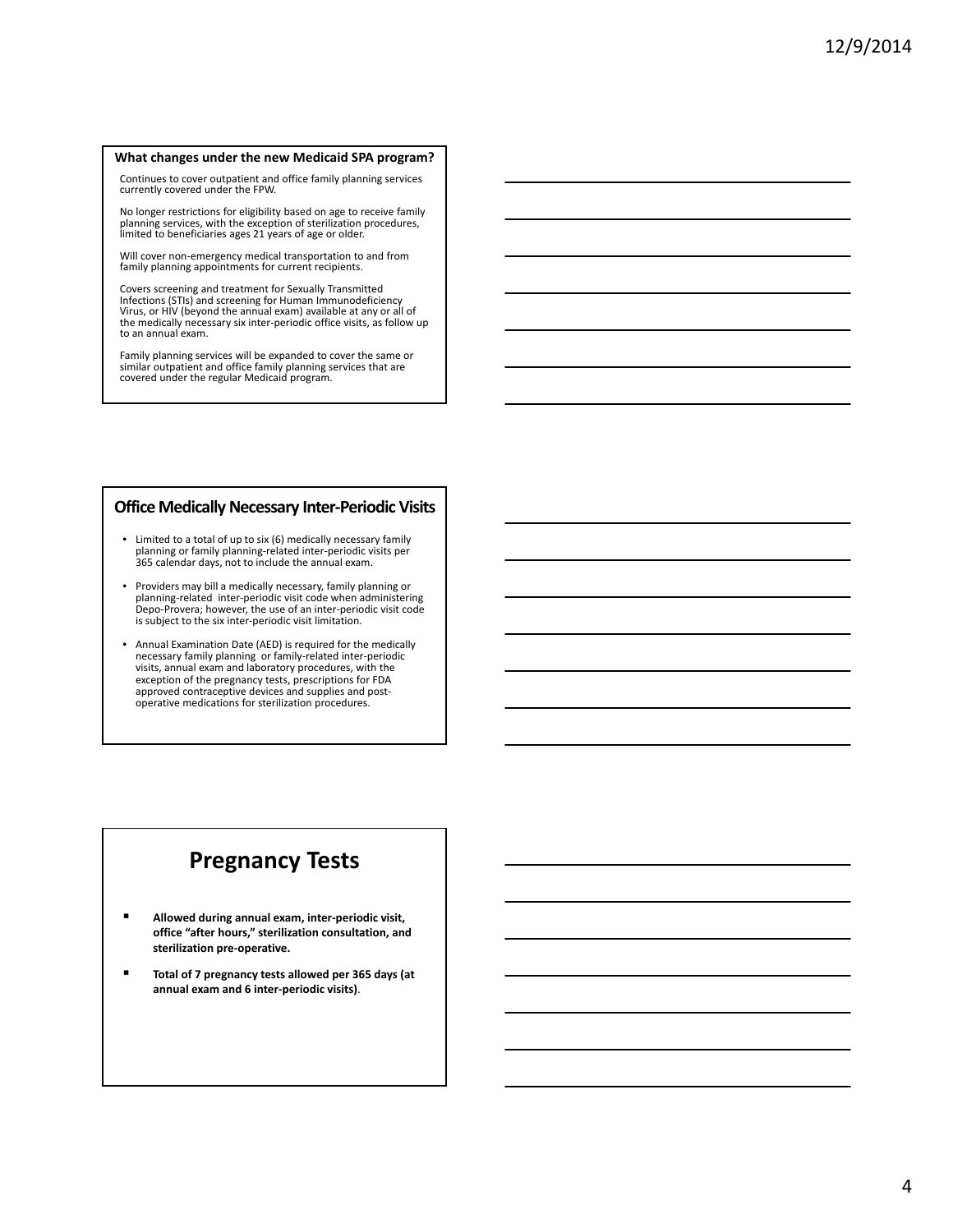#### **Expansion for STI testing and treatment as follow up to the annual exam**

- Expansion for STI testing and treatment, as follow up to the annual exam.
- Screening and treatment for STIs (including chlamydia, gonorrhea, syphilis, and herpes simplex and other STIs), which will be covered For any or all of the six medically necessary, family planning‐related inter‐periodic visits.
- Screening only for HIV, which will be covered during, pursuant to or as follow up to the annual exam for any or all of the six medically necessary, family planning-related inter-periodic visits.
- Treatment for HIV is not covered.

### **Cervical Cytology (Pap Testing)**

One pap test procedure per 365 days in conjunction with an annual exam allowed (AED required on claims for pap tests)

Human papillomavirus (HPV) reflex and/or co‐ testing is covered under the SPA if indicated by test results or age

One repeat pap test is allowed due to insufficient cells if performed within 180 days of first test

### **Covered Contraceptives Under the SPA**

- **Diaphragm Fitting**
- Contraceptive Vaginal Ring
- Injectable contraceptive drugs
- Birth Control Pills . ■ Contraceptive Patch .
- **Intrauterine Devices**
- Contraceptive Implants **Emergency Contraceptives** 
	- Voluntary Sterilization both male and female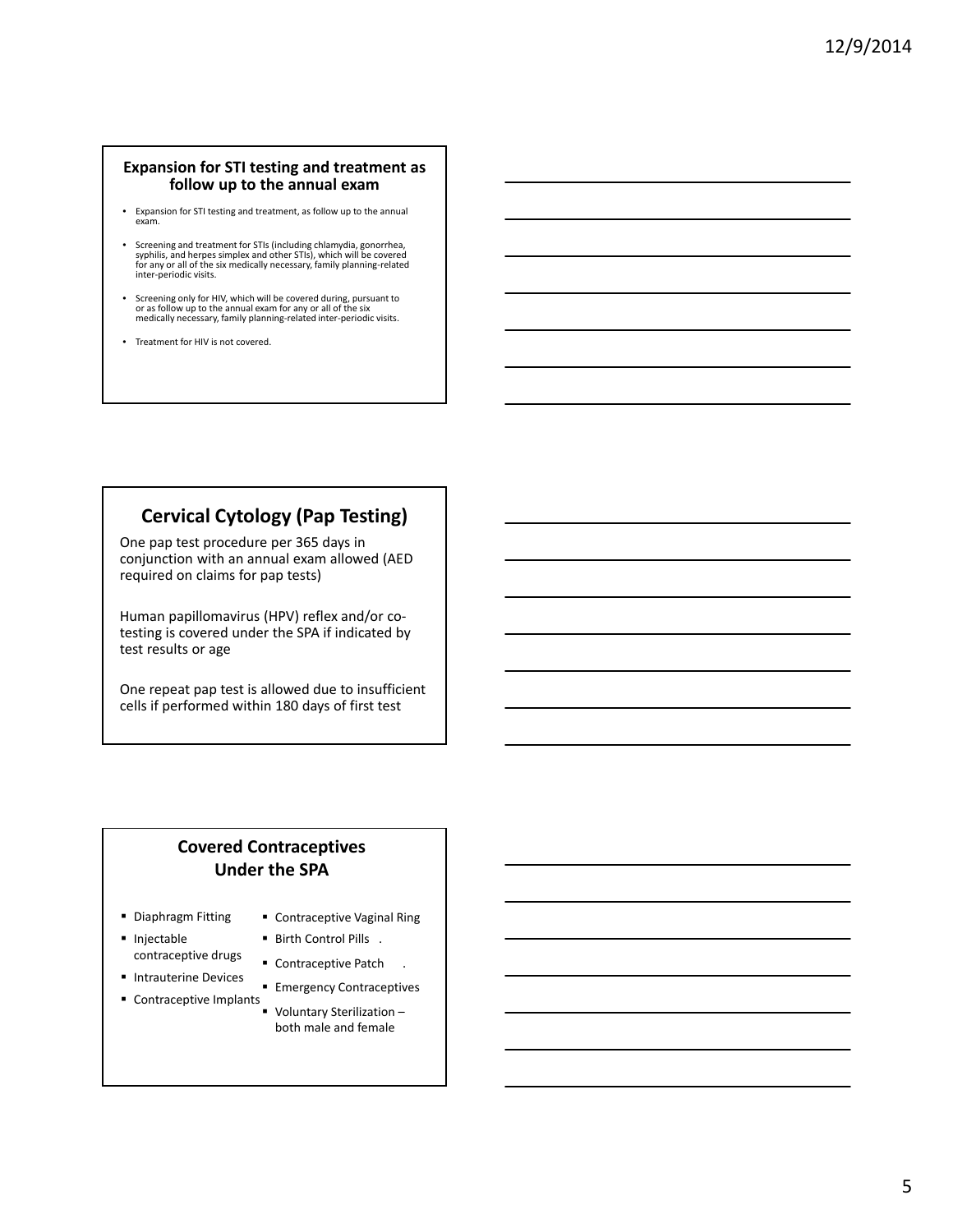# **Service Limits**

- No changes in service limits with the SPA as compared to the FPW.
- Only specific family planning and family planning related services and supplies covered.
- Services must be performed within the scope of a "family planning office visit."

### **LIMITED AGE RESTRICTIONS**

All beneficiaries, regardless of age who meet the State's income and other eligibility guidelines can receive family planning services and supplies, with the exception of sterilization procedures, which by federal law is limited to beneficiaries ages 21 years of age or older.

If the applicant is under the age of 21 and living with a parent (or legal guardian), Medicaid will also consider the parents' income in determining eligibility.

### **Examples of non‐covered services**

- **Abortions**
- Ambulance
- Dental
- Durable Medical Equipment
- Emergency room or emergency department
- Infertility Services and Related Procedures
- Inpatient Hospital Services
- **Mental Health**

*"Be Smart. Be Ready. A Family Planning Program" Brochure January 2013*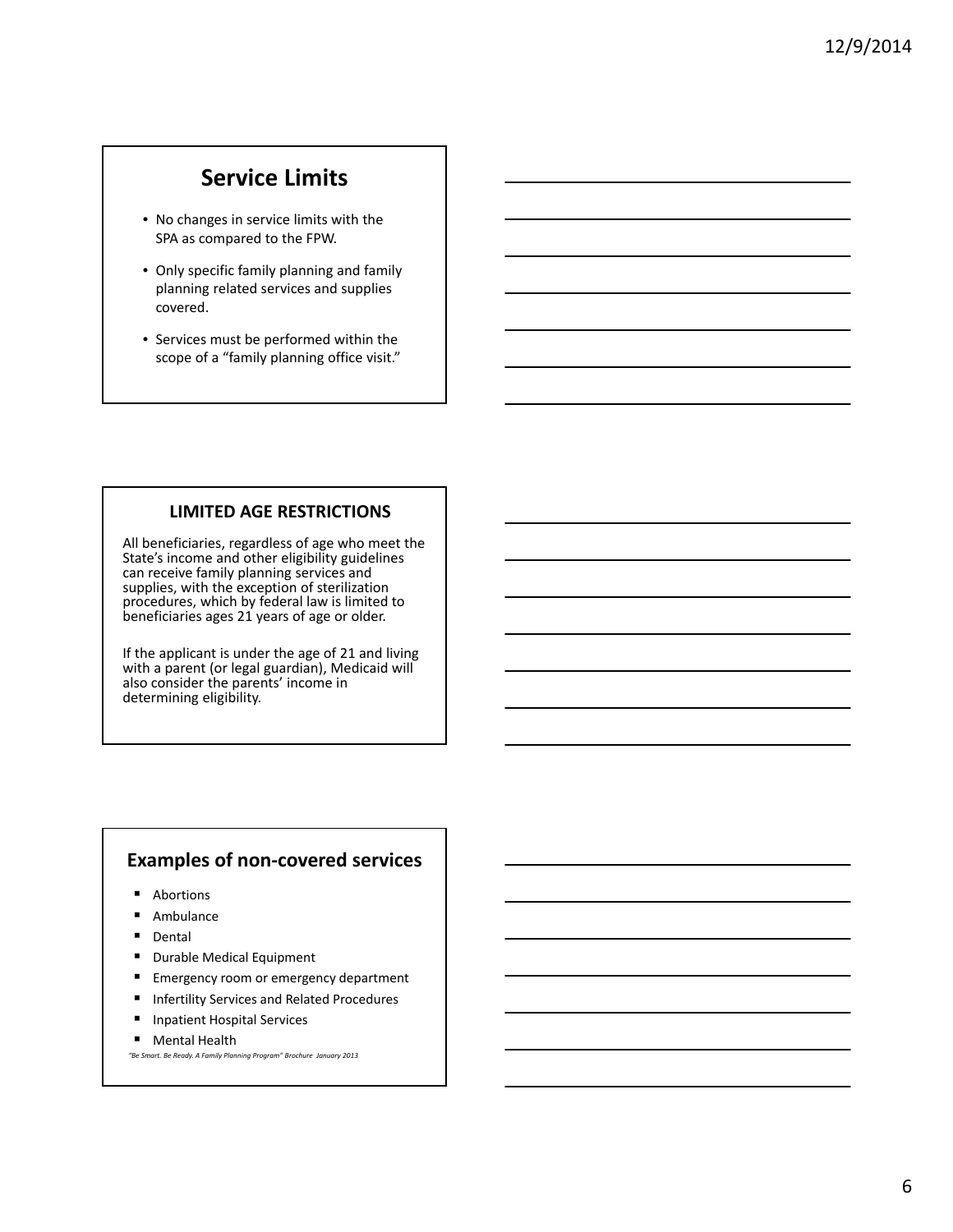# **Non‐Covered Services (cont.)**

- **Optical**
- **AIDS Treatment**
- **Cancer Treatment**
- **Sick Visits**
- **Treatment of medical conditions/problems discovered during a screening**
- **Treatment of medical conditions/problems caused by or following a family planning procedure**
- *"Be Smart. Be Ready. A Family Planning Program" Brochure January 2013*

#### **Referral System remains the same for SPA**

**Outside scope of services covered by the "Be Smart" Medicaid Family Planning Program.**

**"Safety Net" providers:**

**http://nchealthcarehelp.org**

**http://info.dhhs.state.nc.us/olm/manuals/dma/fcm/chg/MA3265f3.pdf**

# **General Billing Tips**

 $\cong$  All services **must** be billed with the appropriate: \*CPT/HCPCS code, ≥ICD-9-CM diagnosis, and \*FP modifier

\*V25 diagnosis code

& UD modifier if billing any 340b

purchased product.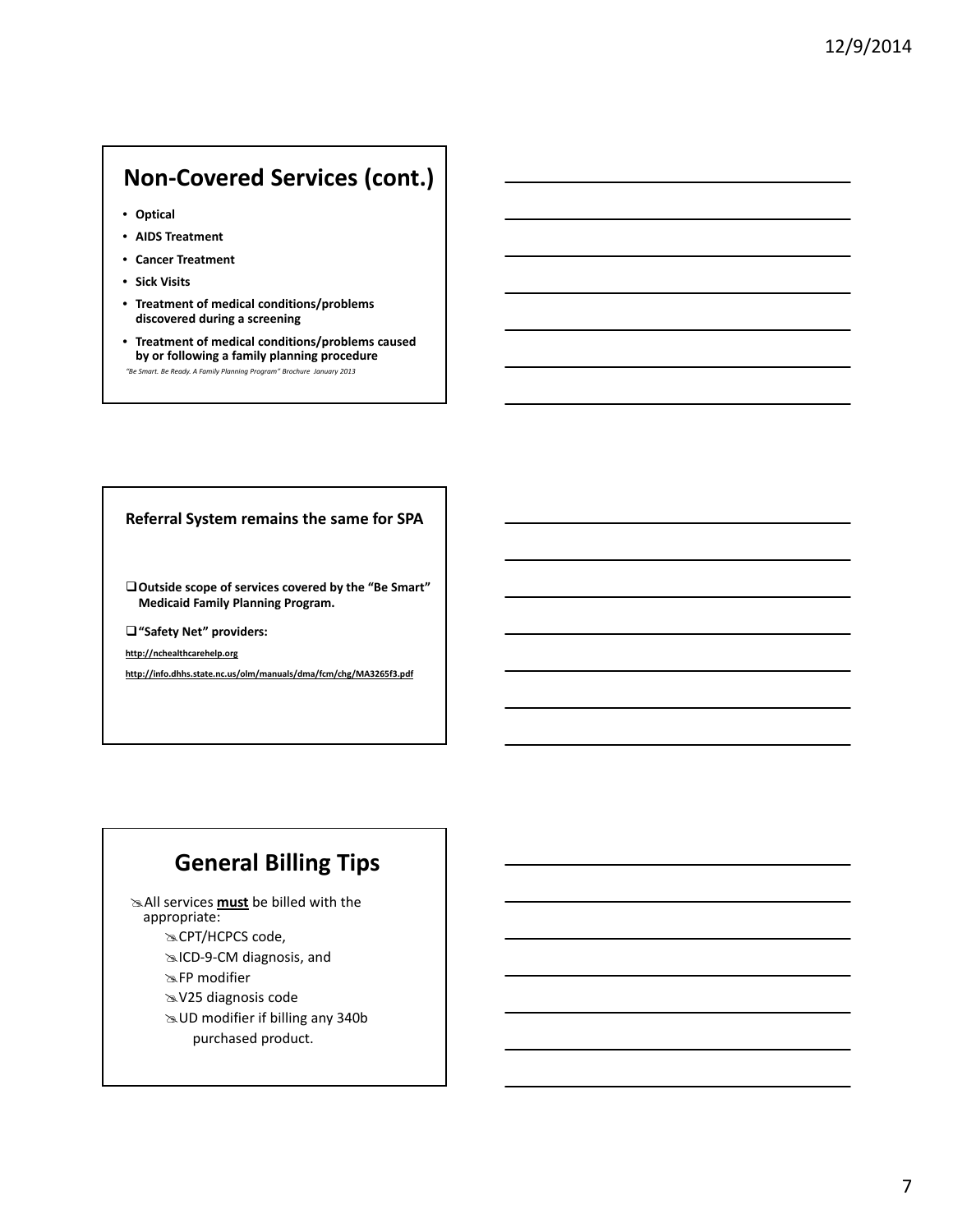### **General Billing Tips (cont.)**

- An ICD‐9‐CM diagnosis related to family planning services **must** be the primary diagnosis on the claim form.
- All approved antibiotic treatment and pain medications **must** have the appropriate ICD‐9‐CM diagnosis written on the prescription.
- No "brand medically necessary" (DAW1) medications are allowed, if <sup>a</sup> generic is available.
- The AED is not required on pregnancy tests, prescriptions for FDA approved contraceptive supplies and devices or medications for post‐operative services for sterilization procedures.
- All applicable North Carolina Medicaid policies and procedures<br>must be adhered to in addition to those listed in the October<br>2014 Medicaid Special Bulletin for the "Be Smart" program.
- Beneficiaries may not be billed for any family planning or family<br>planning-related service, including lab services, which are<br>covered by the "Be Smart" program.

#### **Howdo I handle specific billing/coding questions or denials ofsubmitted claimsfor reimbursement?**

- Due to the numerous variables that may be involved in a billing/coding issue, or submittal or denial of a claim for reimbursement, providers should call the CSC Call Center.
- Contact information:
	- **CSC at 1‐800‐688‐6696**

# **How to Apply for the SPA**

- Health Choice/Health Check Application
- Local Department of Social Services
- Local Health Departments (as applicable)
- Federally Qualified Health Centers
- On‐Line Application **http://www.dhhs.state.nc.us/dma/medicaid/apply.htm**
- Application processing period: can take up to 45 days